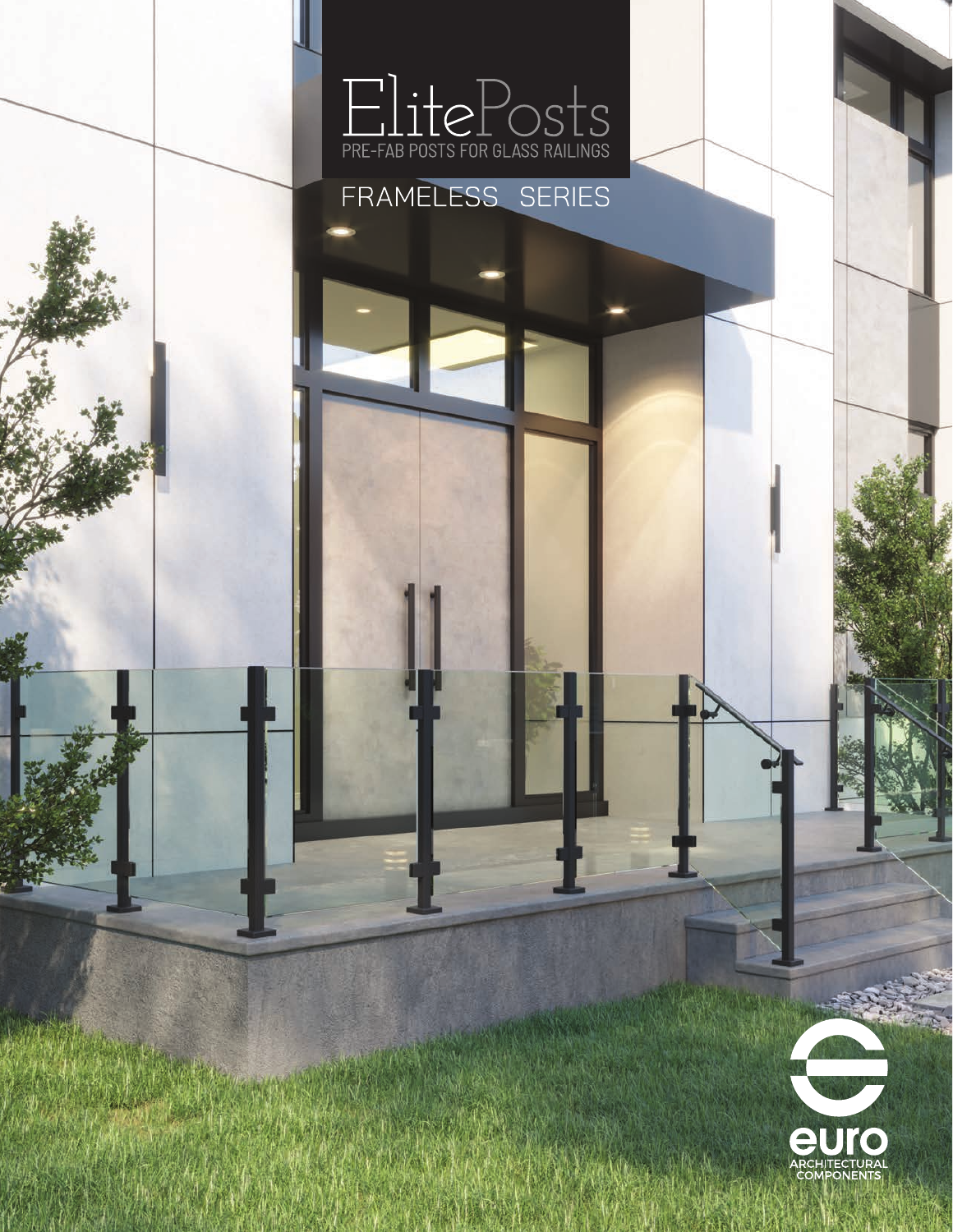



- Pre-fabricated stainless steel square posts fully engineered for **interior and exterior**  applications.
- Material is SS316 for satin and SS304 for black powder coated.
- Provides **36"** high railings for stair and landing and **42"** high option for landing.
- Fully welded end caps provide an open and frameless look for unobstructed view.
- Fully welded **4"** solid cast stainless steel base plates with flat push-fit base plate covers.
- Large square glass clips secured by M8 x 20 stainless steel fasteners through flow-drilled and tapped holes to the posts included.
- Suitable for **10-12mm** glass.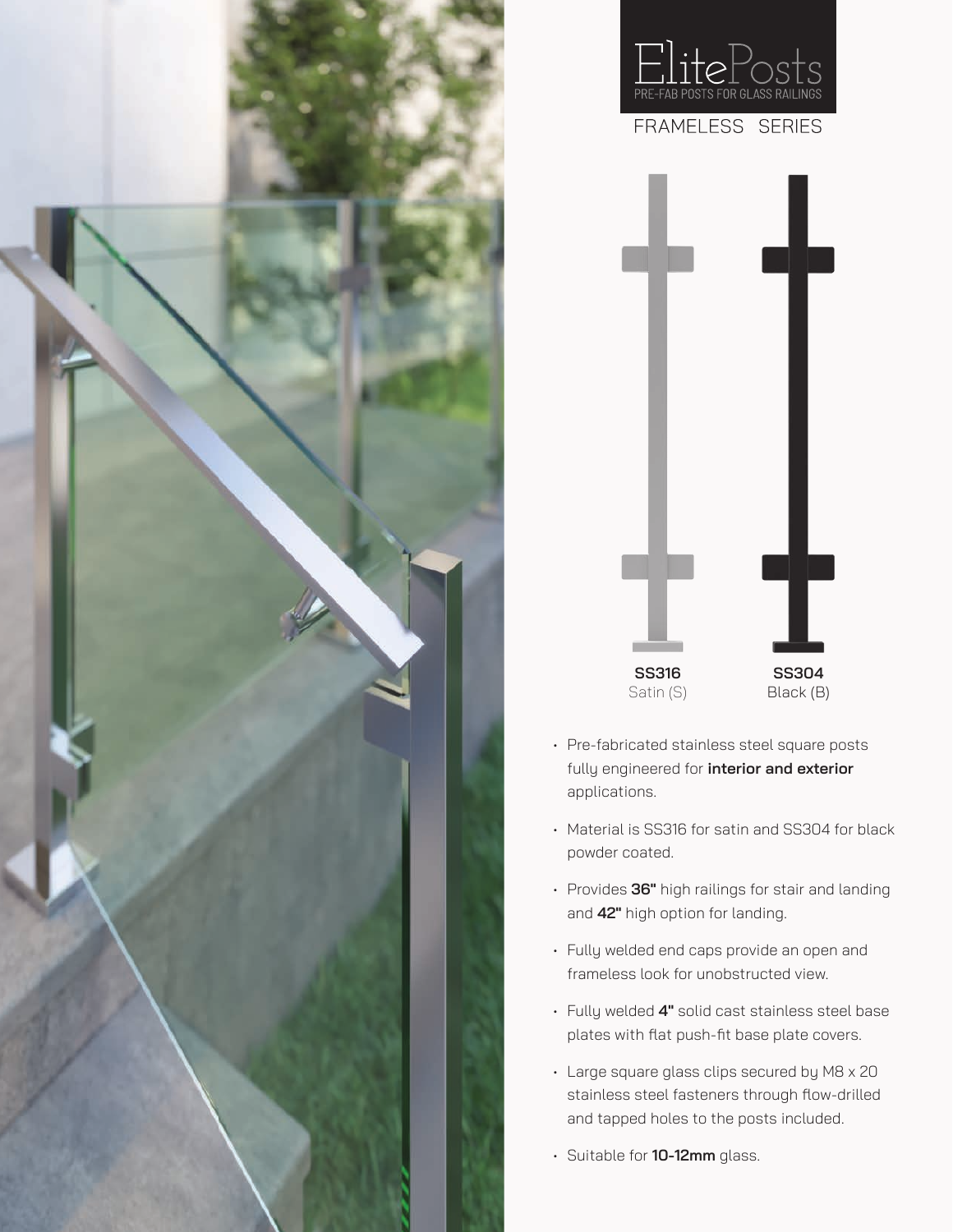Expanding our pre-fabricated posts family, Elite Frameless is fully engineered and designed for indoor and outdoor projects. Available in Satin and Black, Elite Frameless offers you a sleek, contemporary look while opening up the space in your surroundings. Available in 36" and 42" heights with options to transition from one height to the other.

| #             | PRODUCT CODE | <b>DESCRIPTION</b>                    |
|---------------|--------------|---------------------------------------|
| 1             | SSPEFT36SBE  | Stair Bottom End Post 36"             |
| $\mathcal{P}$ | SSPEFT36SL   | Stair Line Post 36"                   |
| 3             | SSPEFT36LNL  | Landing Line Post 36"                 |
| 4             | SSPEFT36LNE  | Landing End Post 36"                  |
| 5             | SSPEFT36LNC  | Landing Corner Post 36"               |
| 6             | SSPEFT36T42  | Transition Line Post From 36" To 42"  |
| 7             | SSPEFT36TL   | Transition Left Post From 36" To 42"  |
| 8             | SSPEFT36TR   | Transition Right Post From 36" To 42" |
| 9             | SSPEFT42LNL  | Landing Line Post 42"                 |
| 10            | SSPEFT42LNE  | Landing End Post 42"                  |
| 11            | SSPEFT42LNC  | Landing Corner Post 42"               |

## GLASS CLIPS



Additional glass clips available **SSGC431XX16S** (Satin) **SSGC431XX16B** (Black)



## BASE PLATE & COVER







BASE PLATE **PLATE COVER**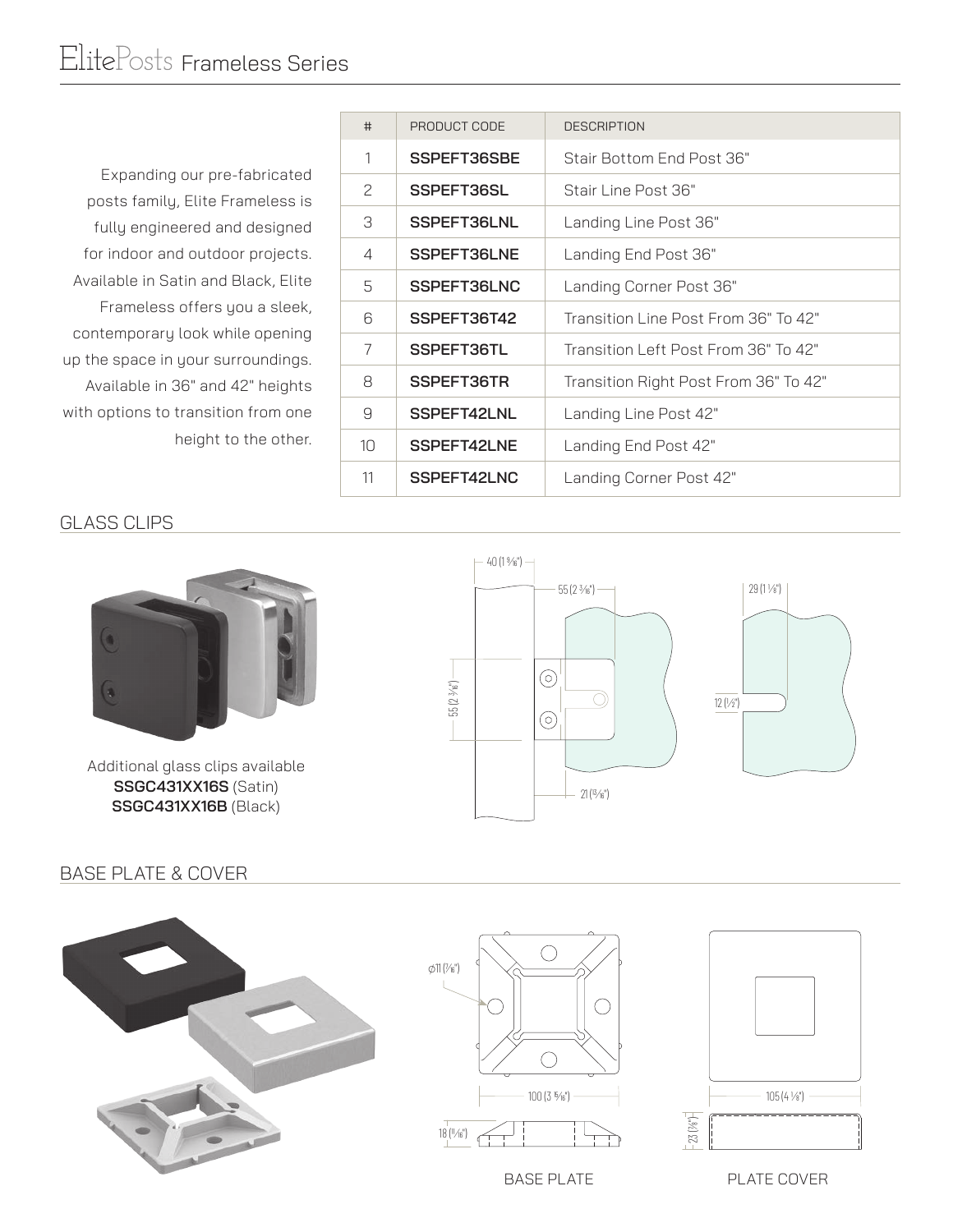## 36" Frameless Series Post Configurations



DISCLAIMER: Configurations show the positions and sizes of posts only and do not include the placement of a handrail. For stairs, a handrail is required to comply with code. Please consult with local authorities to adhere to requirements.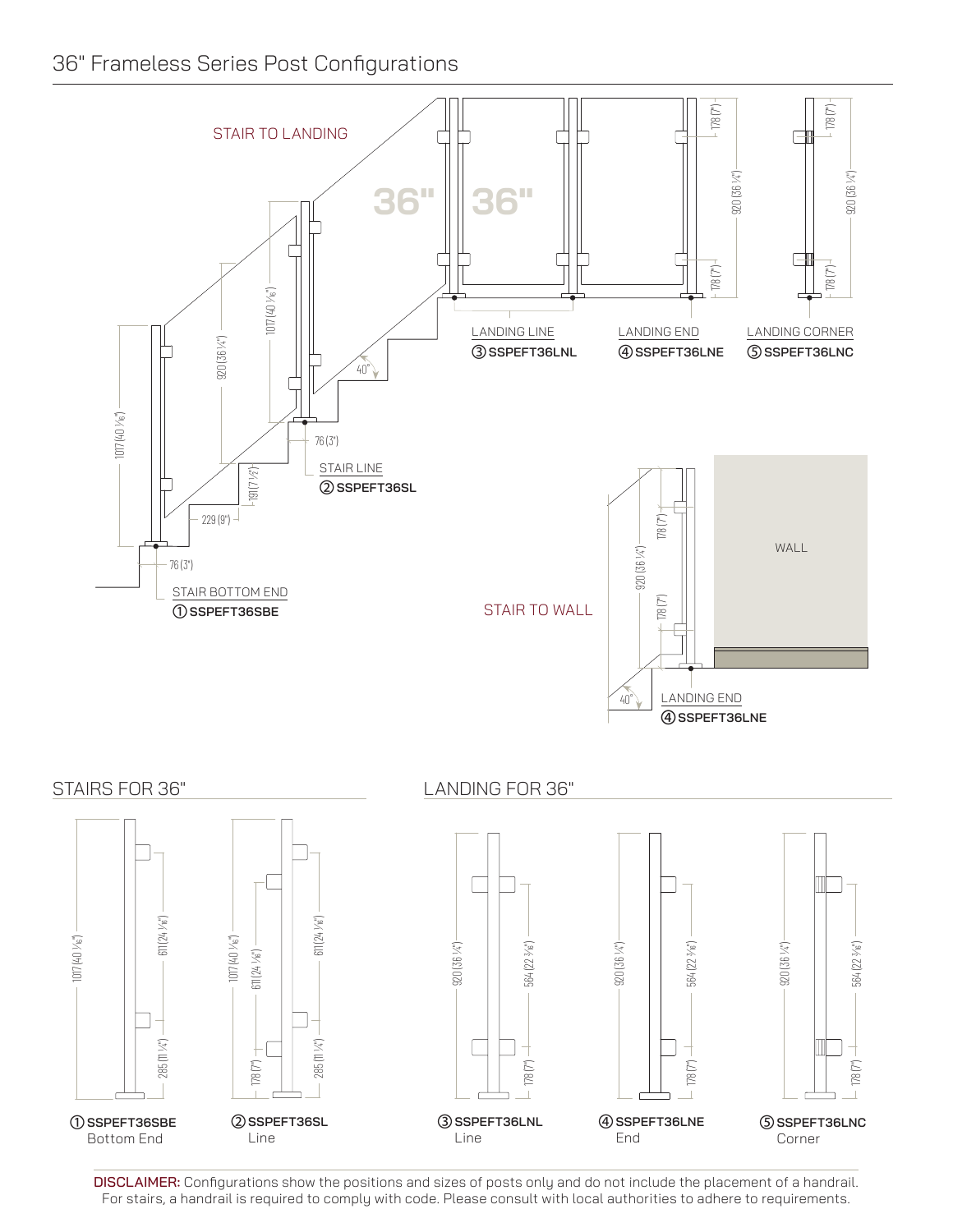42" Frameless Series Post Configurations



DISCLAIMER: Configurations show the positions and sizes of posts only and do not include the placement of a handrail. For stairs, a handrail is required to comply with code. Please consult with local authorities to adhere to requirements.